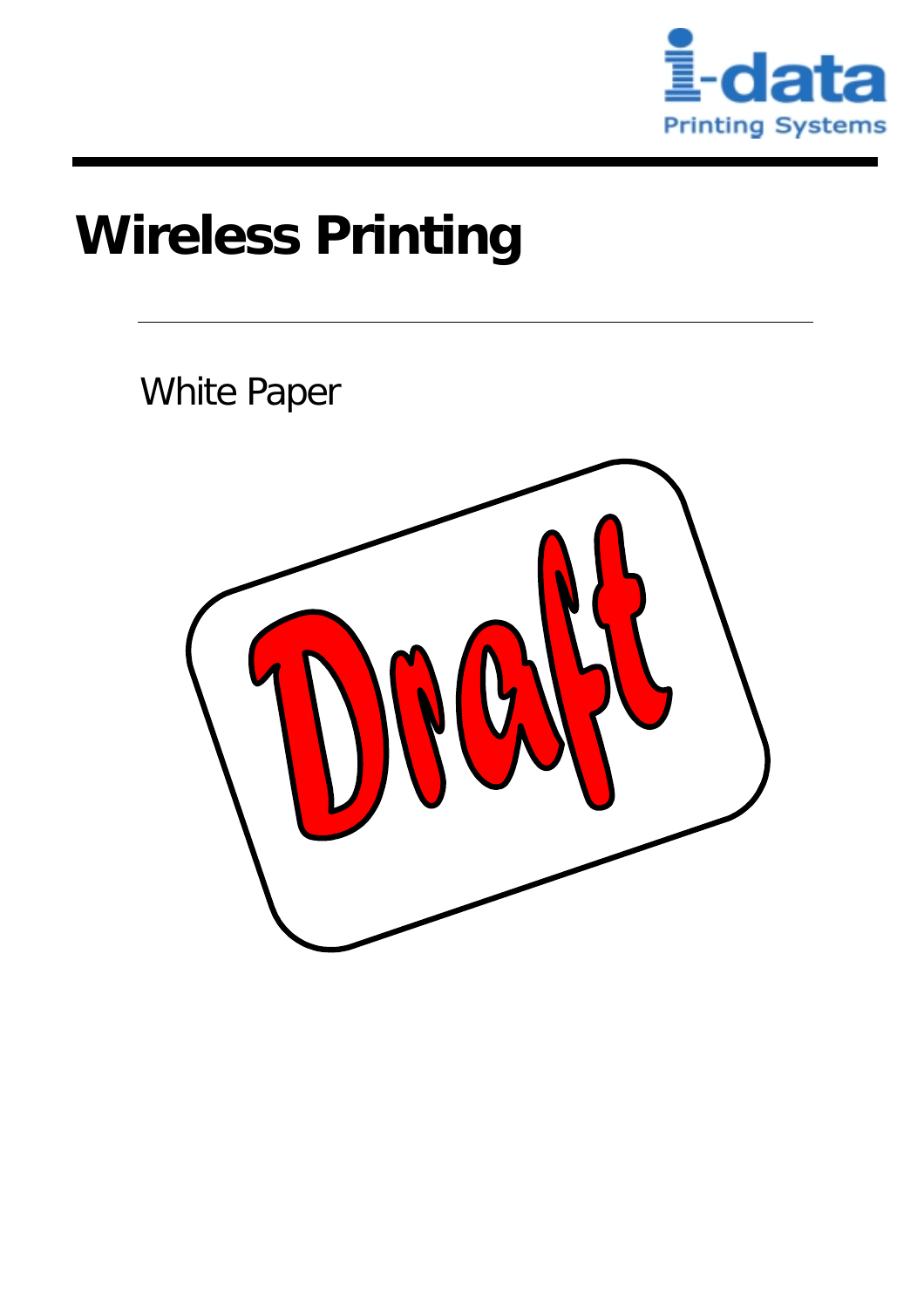## **Introduction**

**Overview 1ndustry Analysts predict an explosive growth in pervasive computing** market, as an increasing number of solutions and offerings are being developed. Pervasive computing means having information and application access anywhere as needed. Some of the characteristics and trends of pervasive computing are:

- Increased user mobility
- Increase in availability of Information appliances
- Computing is spread throughout the environment
- Communication will become easier

International Data Corporation predict that by 2003 over 6 Billion pervasive computing devices will be in use, divided into 300 million PDA's and 2 Billion electronic devices (e.g. mobile phones, pagers and set top devices) and 5 Billion internet connected domestic devices. Many similar industry reports concur with this information.

 Pervasive computing will be made possible using a combination of technologies, including wireless computing, home networks, Bluetooth, appliance servers, thin servers, peer computing.

Pervasive computing will provide many new applications and requirements for printing, specifically the increased deployment of wireless technologies will create new demands to be met by printing devices in order to match this rapidly emerging environment.

This document describes the positioning of i-data's solutions for wireless printing support. It describes some of the usage scenarios for wireless printing, the challenges for wireless printing and a number of wireless printing scenarios.

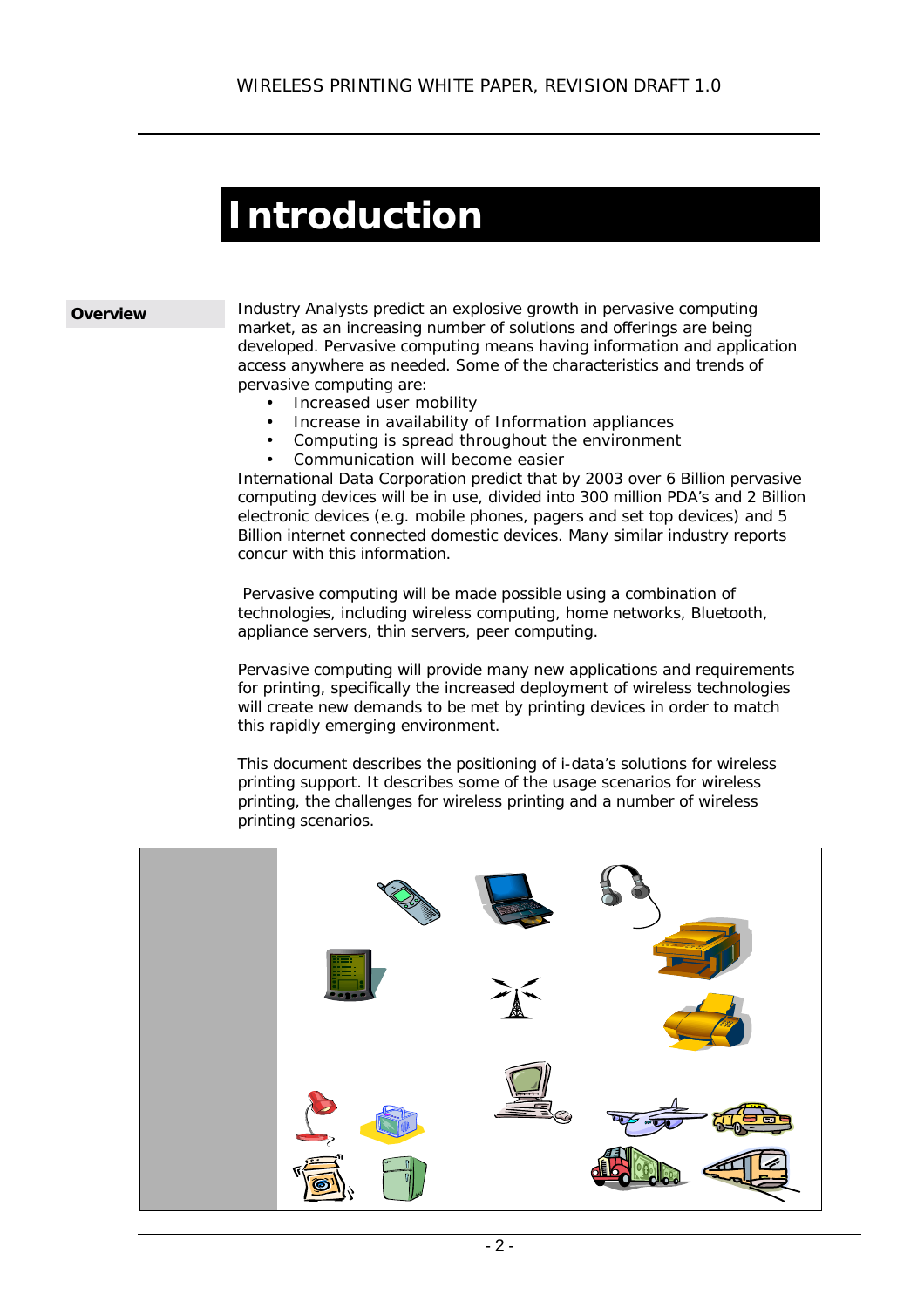## **Evolving Printing Demands**

| <b>Print Requirements</b>                  | The needs for printing will increase with the expansion of information and                                                                                                                                                                                                                                                                       |
|--------------------------------------------|--------------------------------------------------------------------------------------------------------------------------------------------------------------------------------------------------------------------------------------------------------------------------------------------------------------------------------------------------|
|                                            | the availability of information from hand-held and other portable computing<br>devices.<br>The information described here are examples of the types of information<br>that will be printed.                                                                                                                                                      |
| Local PDA printing or<br>personal printing | Screen print outs<br>٠<br>Print out of calendar and appointments<br>$\bullet$<br>To-do lists<br>$\bullet$<br>Message or email printout<br>$\bullet$<br>Printout of address books and business cards<br>$\bullet$                                                                                                                                 |
| <b>Public Information</b>                  | Information collected from external sources, i.e. from internet.<br>Printing of internet information (HTML pages)<br>$\bullet$<br>Flight schedules and current or active information<br>$\bullet$<br>Confirmation of transactions, reservations<br>$\bullet$                                                                                     |
| Commercial<br>Information                  | Printing of data sheets, draft and final contracts.<br>$\bullet$<br>Invoices and order confirmations<br>$\bullet$<br>Service instructions and work orders<br>٠                                                                                                                                                                                   |
| <b>Possible print</b><br>scenarios         | A number of different printing scenarios are envisioned to satisfy the above<br>printing needs.                                                                                                                                                                                                                                                  |
| Walk-up printing                           | Service kiosks could provide a number of services for information access,<br>and for servicing requests from mobile devices, PDA's and WAP devices. An<br>example could be able to walk into a kiosk and print a book published via<br>the internet without any staffing requirements or intervention.                                           |
| <b>Home Printing</b>                       | Printing at home from WAP device or PDA.                                                                                                                                                                                                                                                                                                         |
| e-commerce                                 | Printing of invoices, order confirmation when shopping via the internet using<br>WAP devices.                                                                                                                                                                                                                                                    |
| At the Office                              | The ability to walk-up to any printer and receive print outs of information<br>that is needed real-time/on-demand.                                                                                                                                                                                                                               |
| In-Transit                                 | Airport terminals and other transportation facilities, accommodation (hotels,<br>conferences), public locations (libraries) for printing actual information<br>received from the internet. Part of this process could contain automated<br>billing capabilities for printing and other services, based upon user<br>authentication and security. |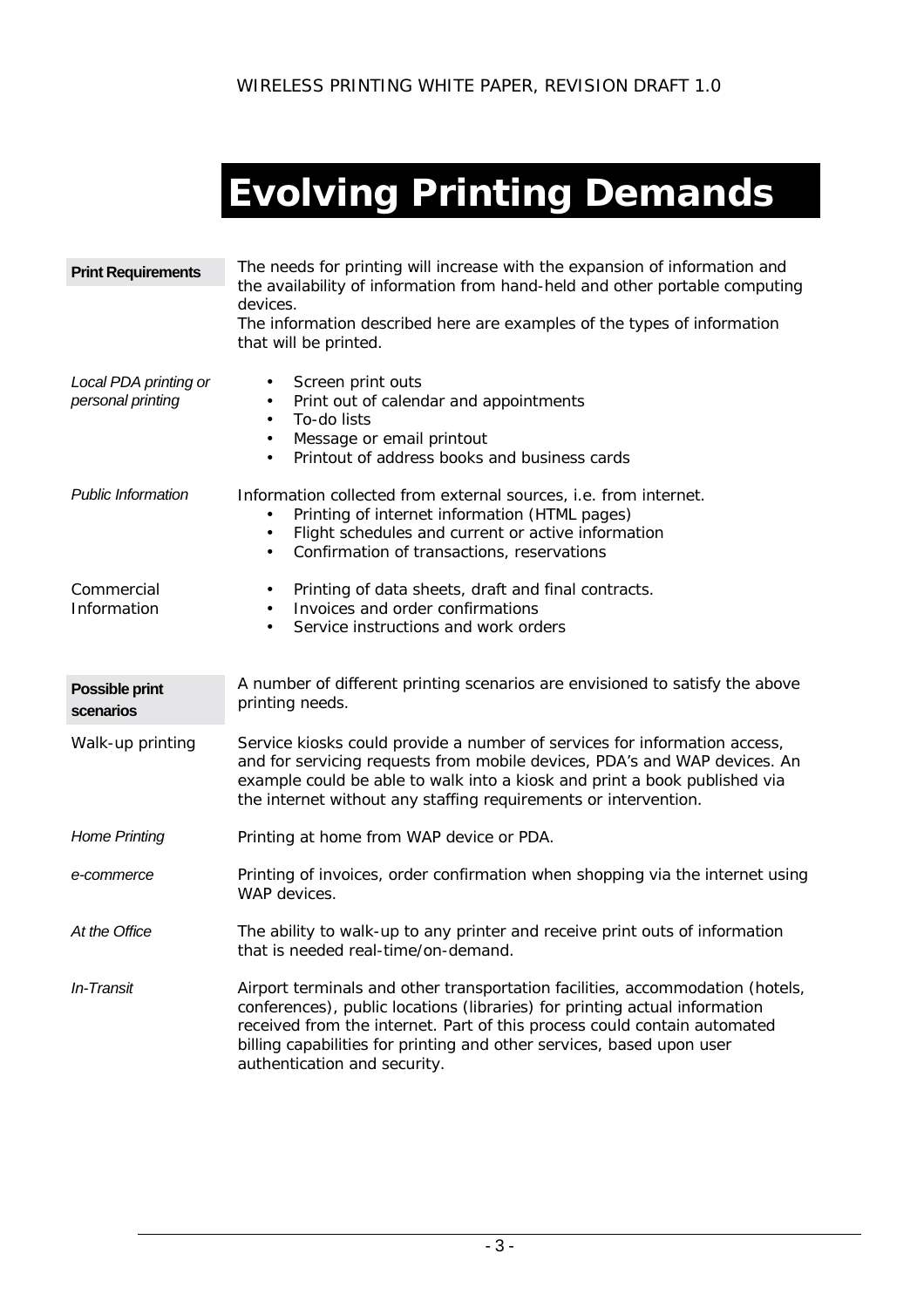# **Challenges**

| Challenges                                                 | The use of a Wireless Network for printing creates a number of new<br>challenges to the way in which printing is performed, and the methods used<br>to communicate between the wireless device and a printer.                                                                                                                                            |
|------------------------------------------------------------|----------------------------------------------------------------------------------------------------------------------------------------------------------------------------------------------------------------------------------------------------------------------------------------------------------------------------------------------------------|
| <b>Wireless Network</b><br>Characteristics                 | When considering requirements for printing, the characteristics of wireless<br>networks do not meet the typical characteristics of existing LAN networks.<br>Some of the challenges are:<br>Low Bandwidth networks<br>Unreliable connections<br>$\bullet$<br>Use of disconnected operation<br>$\bullet$<br>Suspend/resume session operation<br>$\bullet$ |
| Wireless<br><b>Application Protocol</b><br>Characteristics | Wireless Application protocols have been designed to meet the<br>characteristics of Wireless Networks. These design criteria are not typical of<br>existing LAN networks, and are focused upon bandwidth optimization,<br>interrupted networking, and presentation of information that suits a wide<br>range of devices with simple user interfaces.     |
| <b>Bandwidth</b><br>Requirements for<br>Printing           | The quality and presentation of output is expected to be unaltered with the<br>use of a wireless network. The present volume of data used to print<br>documents and information will far exceed the bandwidth capacity of<br>current Wireless Application Networks.                                                                                      |
| Application<br>Requirements for<br>Printing                | Support of wireless devices would imply that application protocols used in<br>Wireless Application Protocol will also need to be supported in printer<br>devices, or be converted using a WAP server or other transcoding<br>technologies.                                                                                                               |
| Information<br>protection                                  | Use of a wireless network can add additional security exposures during the<br>transmission of information. Similar exposures also exist when printing from<br>a Wireless Device to a printer.                                                                                                                                                            |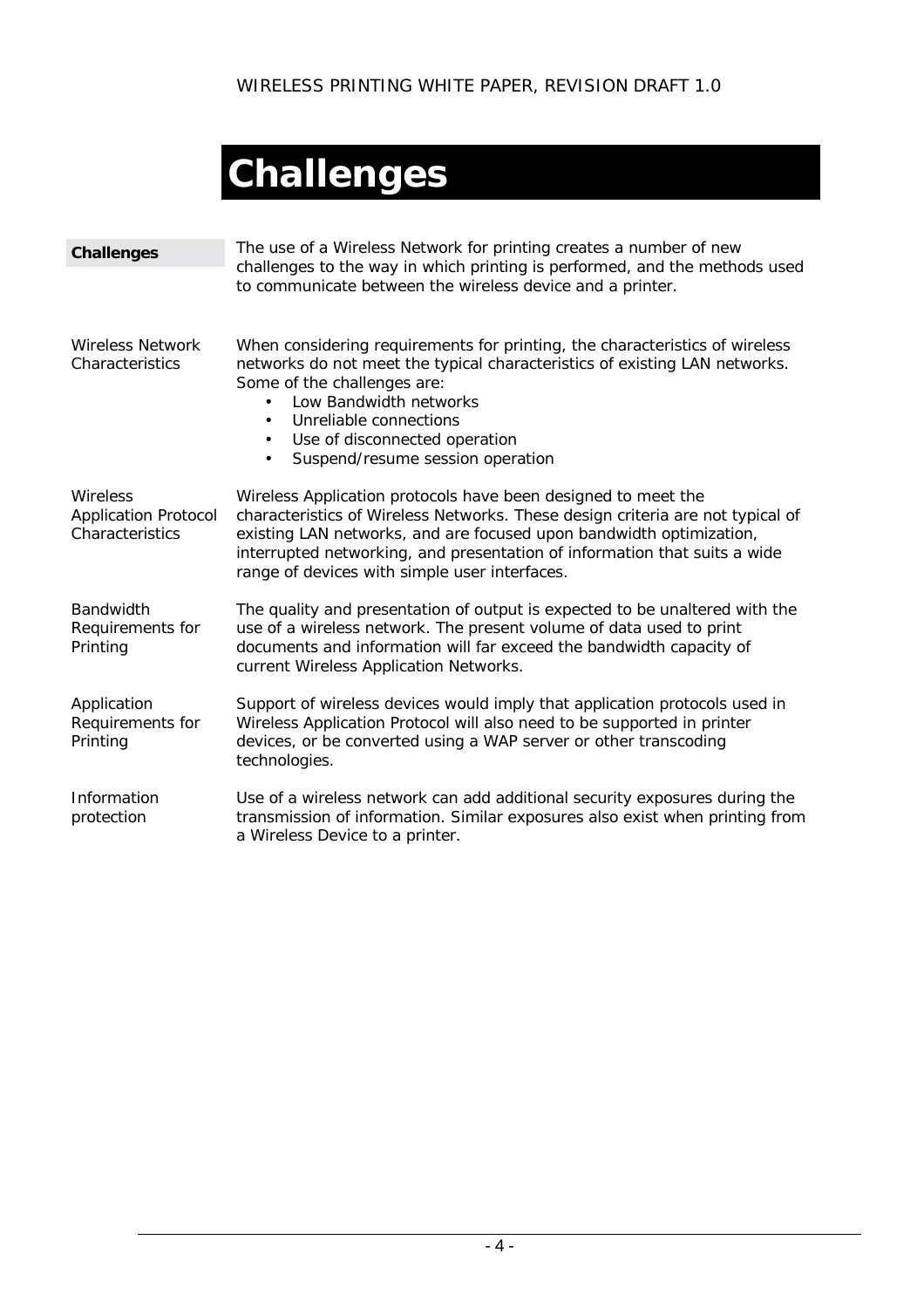## **Solution Alternatives**

**Solutions This section describes four separate implementation scenarios that are** designed to meet wireless printing requirements for pervasive computing. It should be noted that this paper only discusses wireless connections using Bluetooth. A number of other wireless protocols exists, (e.g. infrared, 802.11, Home RF), however the primary focus is upon the use of Bluetooth.

**Scenario #1** *WAP device and conventional printer with Internet Printing (IPP) capability. The WAP client is not Bluetooth enabled.* 

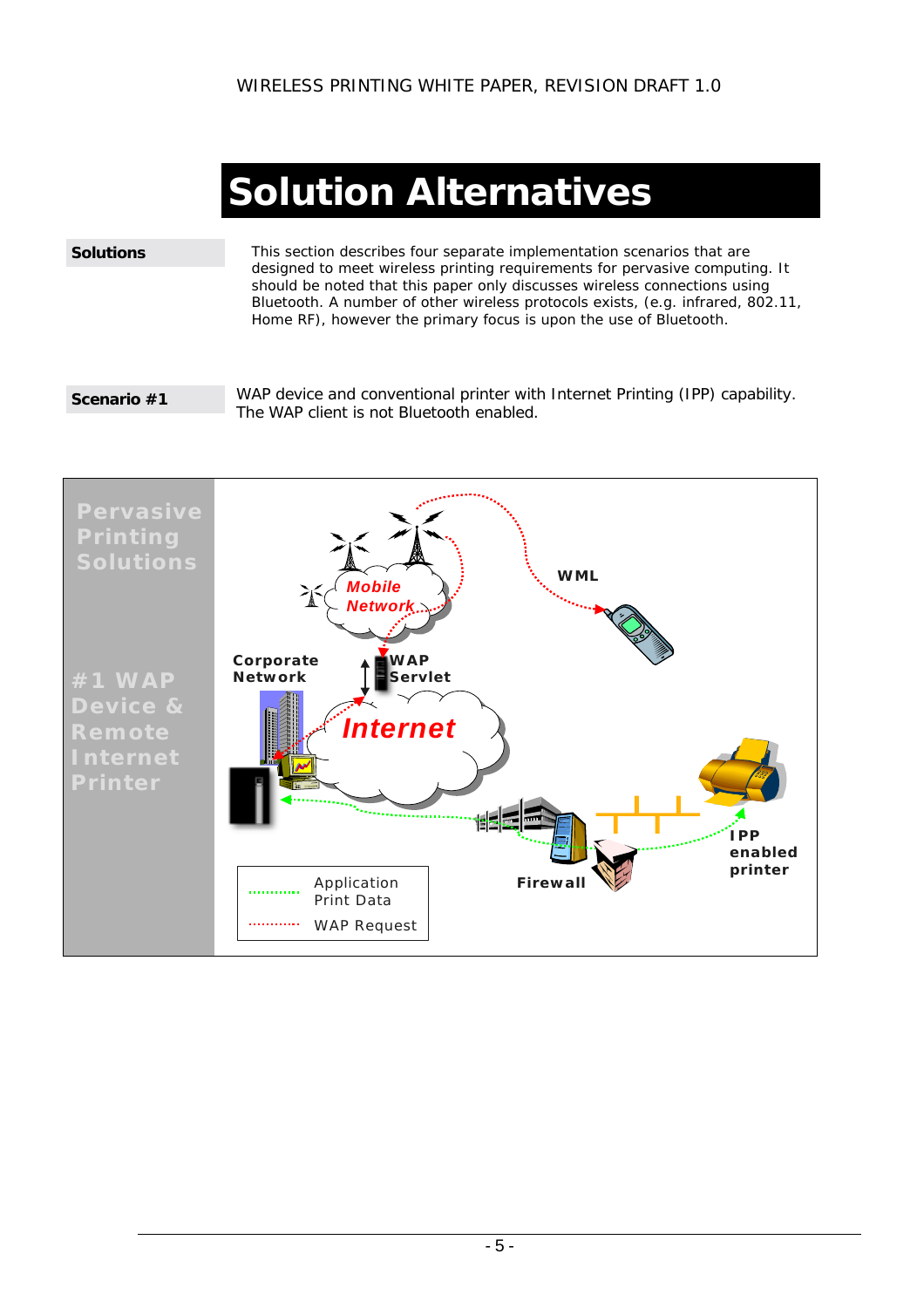| Description of Print<br>Process | <b>Printer Selection</b><br>A manual discovery process is used to locate the printing device.<br>This could rely upon identification of printer name, or other method<br>of identifying the name of the printer that is accessible from the<br>Internet.<br>Local printing (from WAP client)<br>$\bullet$<br>All local printing requests from the WAP handheld device are<br>performed by sending the print data to the Internet via the WAP<br>application (i.e. pass-thru mode). The local print request is<br>translated into a IPP print request for the target printer specified by<br>the user.<br>WAP client printing requests<br>Printing from the WAP enabled print sources are converted to IPP<br>printing requests to the target printer device. |
|---------------------------------|--------------------------------------------------------------------------------------------------------------------------------------------------------------------------------------------------------------------------------------------------------------------------------------------------------------------------------------------------------------------------------------------------------------------------------------------------------------------------------------------------------------------------------------------------------------------------------------------------------------------------------------------------------------------------------------------------------------------------------------------------------------|
| Capabilities and<br>features    | Support of WAP initiated print can be performed using any printer device.                                                                                                                                                                                                                                                                                                                                                                                                                                                                                                                                                                                                                                                                                    |
| Accessibility and<br>usability  | This solution relies upon manual process for printer selection, and requires<br>use of an internet attached printer.                                                                                                                                                                                                                                                                                                                                                                                                                                                                                                                                                                                                                                         |
| Security and<br>authentication  | Have to be administered by the WAP serving application.                                                                                                                                                                                                                                                                                                                                                                                                                                                                                                                                                                                                                                                                                                      |
| <b>Bandwidth</b>                | Local Data<br>$\bullet$<br>Limitations are restricted by the mobile network bandwidth.<br><b>Internet Data</b><br>$\bullet$<br>Bandwidth is restricted by the printer interface to the internet.                                                                                                                                                                                                                                                                                                                                                                                                                                                                                                                                                             |
| Cost Considerations             | No special investments are required, as this solution can be supported using<br>standard WAP devices and existing LAN printer devices.                                                                                                                                                                                                                                                                                                                                                                                                                                                                                                                                                                                                                       |
| Advantages                      | No specific printer features required to perform printing (i.e.<br>$\bullet$<br>standard printer that is IPP enabled).<br>No additional wireless bandwidth requirements for printing<br>$\bullet$<br>No additional WAP client device processing power/hardware required<br>$\bullet$<br>for printing.                                                                                                                                                                                                                                                                                                                                                                                                                                                        |
| Disadvantages                   | No discovery of printer devices.<br>٠<br>Indirect printing via the Internet<br>$\bullet$<br>Potential complications in printing process due to the increased<br>$\bullet$<br>complexity.<br>Supports WAP clients only.                                                                                                                                                                                                                                                                                                                                                                                                                                                                                                                                       |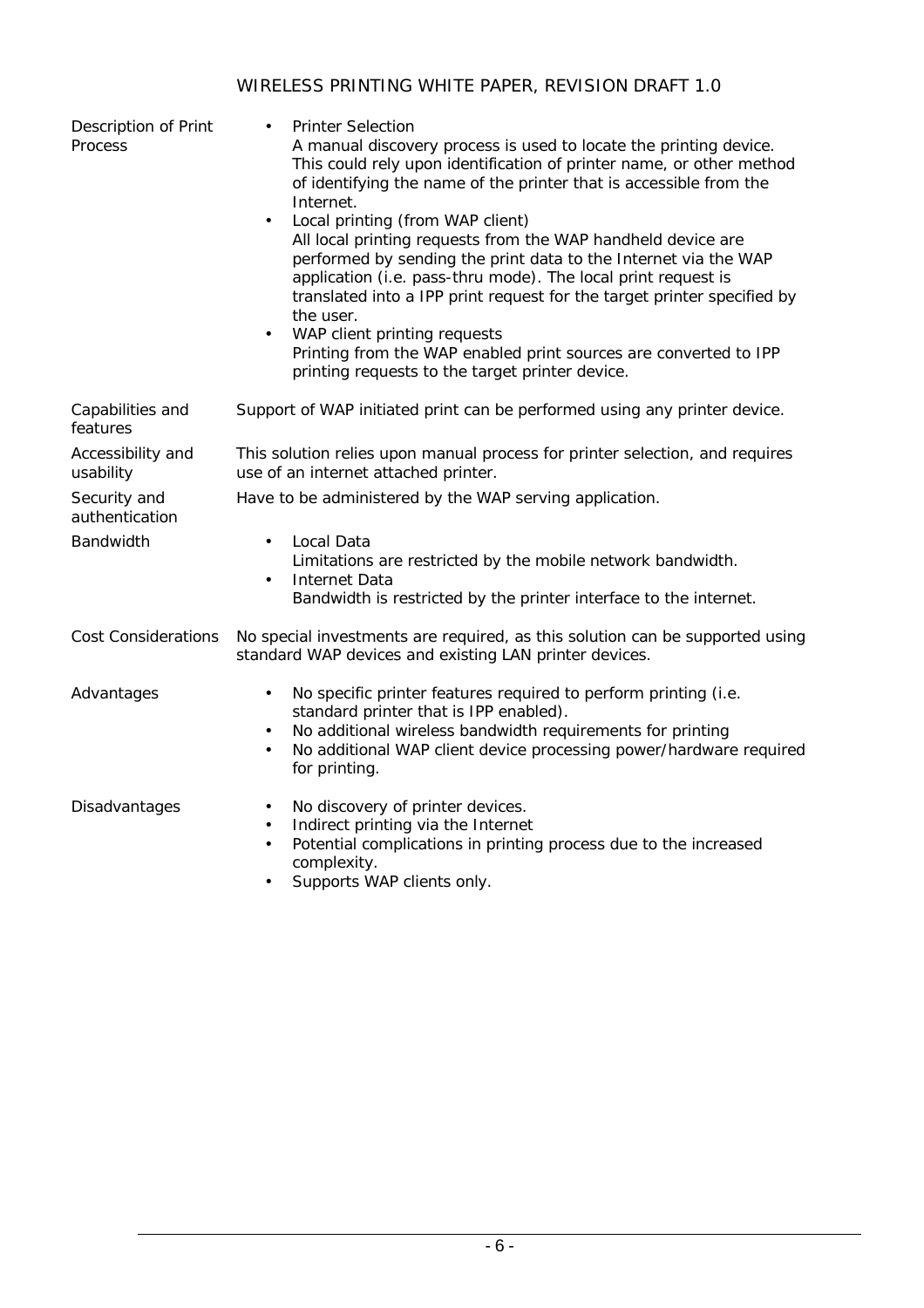**Scenario #2** *WAP device and Bluetooth enabled printer. Communication between the WAP Client and the Printer using Bluetooth & application protocols. Printing from WAP client only.* 



| <b>Description of Print</b><br>Process | Printer Selection (walk-up printing).<br>$\bullet$<br>Discovery of printer devices is performed using the Bluetooth<br>protocol suite, and negotiation of printing capabilities. The printer<br>needs to meet the service requirements of the WAP client, e.g. built-<br>in WAP server.<br>Local printing (from WAP client)<br>$\bullet$<br>All local printing requests from the WAP client device are performed<br>by sending the print data directly to the printer using Bluetooth.<br>WAP client printing requests<br>$\bullet$<br>Printing from the WAP enabled print sources requires that printing is<br>relayed from the source to the target device, and then directed to<br>the printer. |
|----------------------------------------|----------------------------------------------------------------------------------------------------------------------------------------------------------------------------------------------------------------------------------------------------------------------------------------------------------------------------------------------------------------------------------------------------------------------------------------------------------------------------------------------------------------------------------------------------------------------------------------------------------------------------------------------------------------------------------------------------|
| Capabilities and                       | Support of WAP client printing requires a printer with Bluetooth and ability                                                                                                                                                                                                                                                                                                                                                                                                                                                                                                                                                                                                                       |
| features                               | to permit printing (e.g. using additional application layer components).                                                                                                                                                                                                                                                                                                                                                                                                                                                                                                                                                                                                                           |
| Accessibility and                      | The Bluetooth capability is required in both the WAP client and the printer                                                                                                                                                                                                                                                                                                                                                                                                                                                                                                                                                                                                                        |
| usability                              | device.                                                                                                                                                                                                                                                                                                                                                                                                                                                                                                                                                                                                                                                                                            |
| Security and                           | The printer will need to provide security and authentication services, e.g.                                                                                                                                                                                                                                                                                                                                                                                                                                                                                                                                                                                                                        |
| authentication                         | billing information, password and pin protection.                                                                                                                                                                                                                                                                                                                                                                                                                                                                                                                                                                                                                                                  |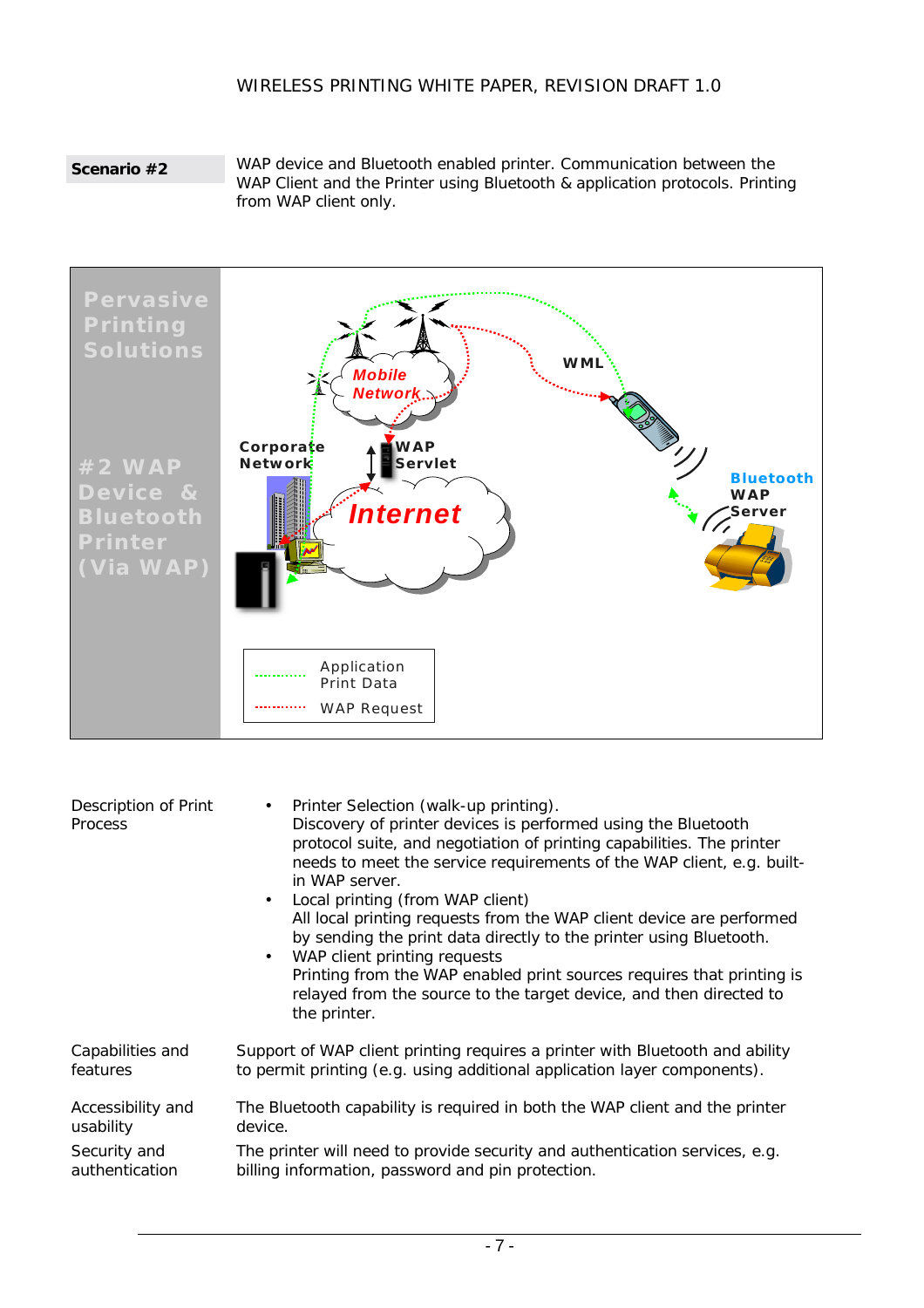- *Bandwidth*  Local Data
	- Limitations are restricted by the Bluetooth protocol. • Internet Data
		- Bandwidth is restricted by the mobile network bandwidth.

*Cost Considerations* Bluetooth support is required in the WAP client and the printer device.

- *Advantages*  Discovery of local printers (ease of use)
	- Direct printing of information from WAP device
	- Direct printing of downloaded/internet information from WAP device
	- Walk by printing (control of print process).
	- Supports PDA and WAP clients.

- *Disadvantages*  Specific printer features required to perform printing (i.e. standard printer that is IPP enabled).
	- Additional wireless bandwidth requirements from WAP server to client
	- Additional WAP client device requirements for printing software application, and local wireless interface.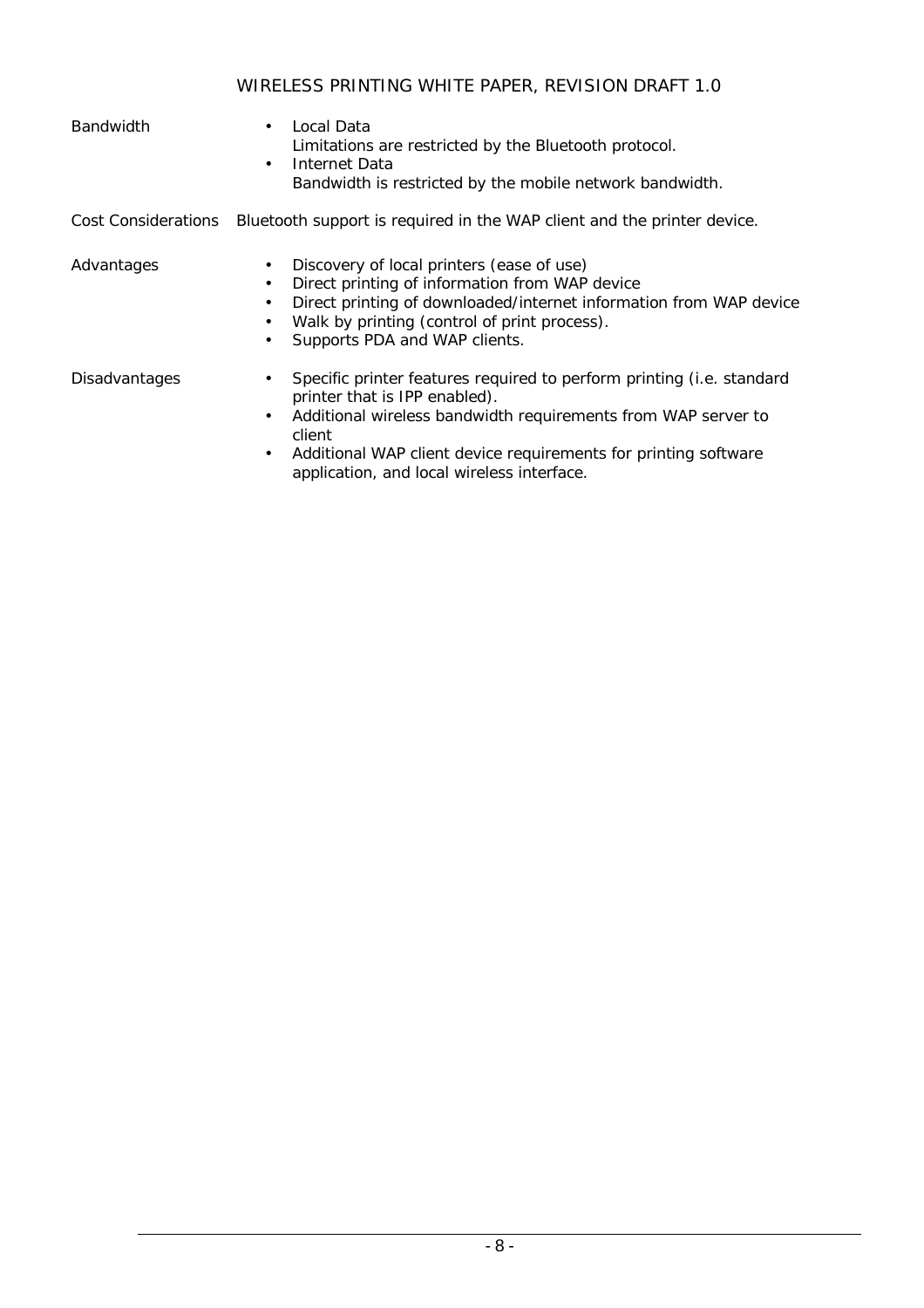**Scenario #3** *WAP device and Bluetooth enabled printer with Internet Printing (IPP) capability. Communication between the WAP Client and the Printer using Bluetooth & application protocols. Printing from WAP client for local information, and internet for remote information.* 



| <b>Description of Print</b><br><b>Process</b> | <b>Printer Selection</b><br>$\bullet$<br>Discovery of printer devices is performed using the Bluetooth<br>protocol suite, and negotiation of printing capabilities.<br>• Local printing (from WAP client)<br>All local printing requests from the WAP client device are performed<br>by sending the print data directly to the printer using Bluetooth.<br>WAP client printing requests<br>$\bullet$<br>Printing from the WAP enabled print sources requires that printing is<br>relayed from the source via internet (IPP) to the target device. All<br>"high-volume" printing is performed via the internet (e.g. IPP<br>printing via URI reference). |
|-----------------------------------------------|---------------------------------------------------------------------------------------------------------------------------------------------------------------------------------------------------------------------------------------------------------------------------------------------------------------------------------------------------------------------------------------------------------------------------------------------------------------------------------------------------------------------------------------------------------------------------------------------------------------------------------------------------------|
| Capabilities and<br>features                  | Support of WAP client printing requires a printer with Bluetooth and ability<br>to permit printing (e.g. using additional application layer components).                                                                                                                                                                                                                                                                                                                                                                                                                                                                                                |
| Accessibility and<br>Usability                | The Bluetooth capability is required in both the WAP client and the printer<br>device. In addition, the printer device will also require Internet capability,<br>e.g. using another device for Internet access.                                                                                                                                                                                                                                                                                                                                                                                                                                         |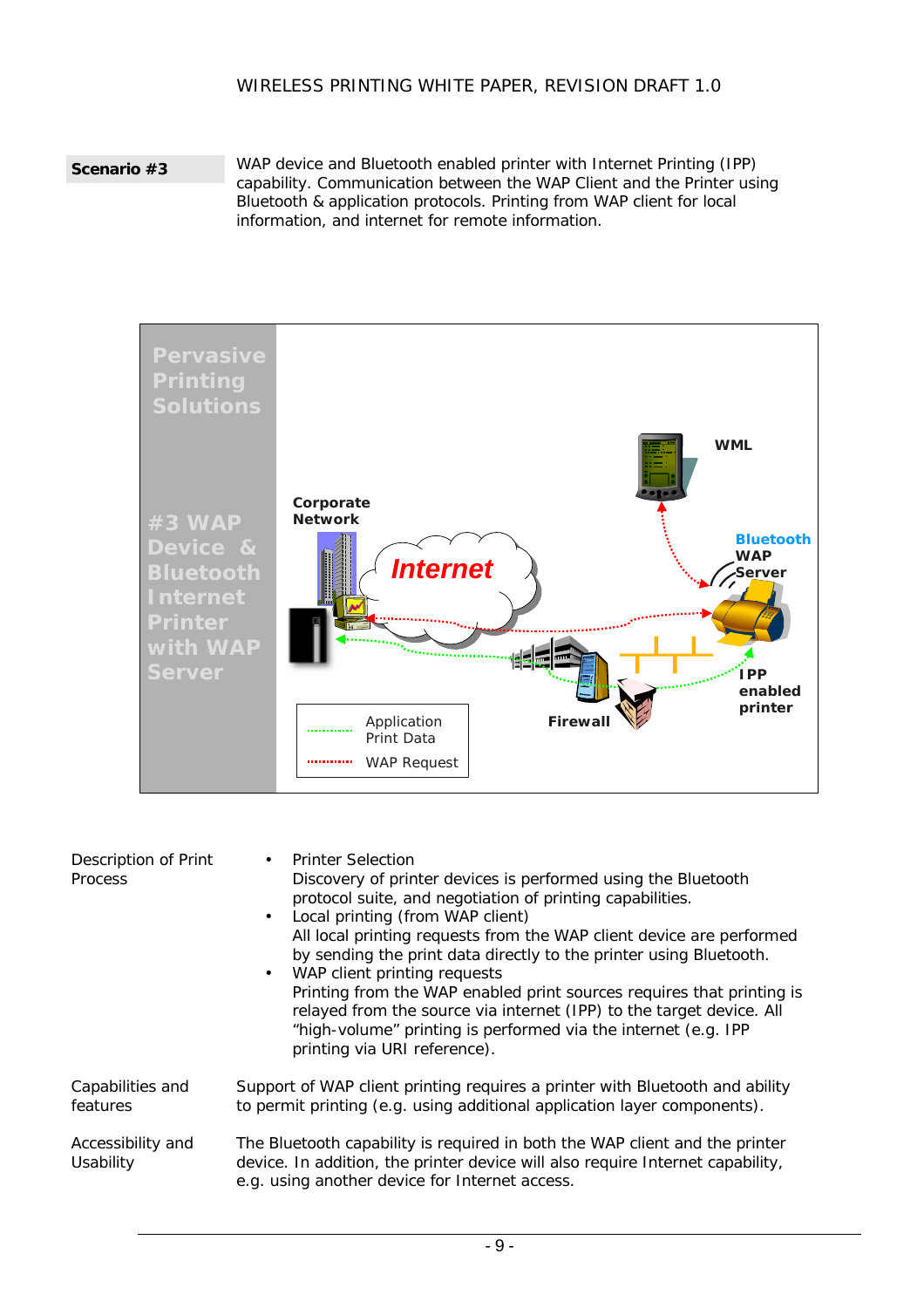| Security and<br>authentication | The printer will need to provide security and authentication services, e.g.<br>billing information, password and pin protection.                                                                                                                                                                                                                                                              |
|--------------------------------|-----------------------------------------------------------------------------------------------------------------------------------------------------------------------------------------------------------------------------------------------------------------------------------------------------------------------------------------------------------------------------------------------|
| <b>Bandwidth</b>               | Local Data<br>$\bullet$<br>Limitations are restricted by the Bluetooth protocol.<br>Internet Data<br>٠<br>Bandwidth is restricted by the internet connection limitations.                                                                                                                                                                                                                     |
| Cost Considerations            | Bluetooth support is required in the WAP client and the printer device.<br>Internet (LAN capability) is required for in the printer.                                                                                                                                                                                                                                                          |
| Advantages                     | Discovery of local printers (ease of use)<br>$\bullet$<br>Direct printing of local information from WAP device<br>$\bullet$<br>No major additional hardware/software WAP client requirements<br>$\bullet$<br>Printing of downloaded/internet information via internet<br>$\bullet$<br>Walk by printing (control of print process).<br>$\bullet$<br>Supports PDA and WAP clients.<br>$\bullet$ |
| <b>Disadvantages</b>           | Specific printer features required to perform printing (i.e. standard<br>$\bullet$<br>printer that is IPP enabled).                                                                                                                                                                                                                                                                           |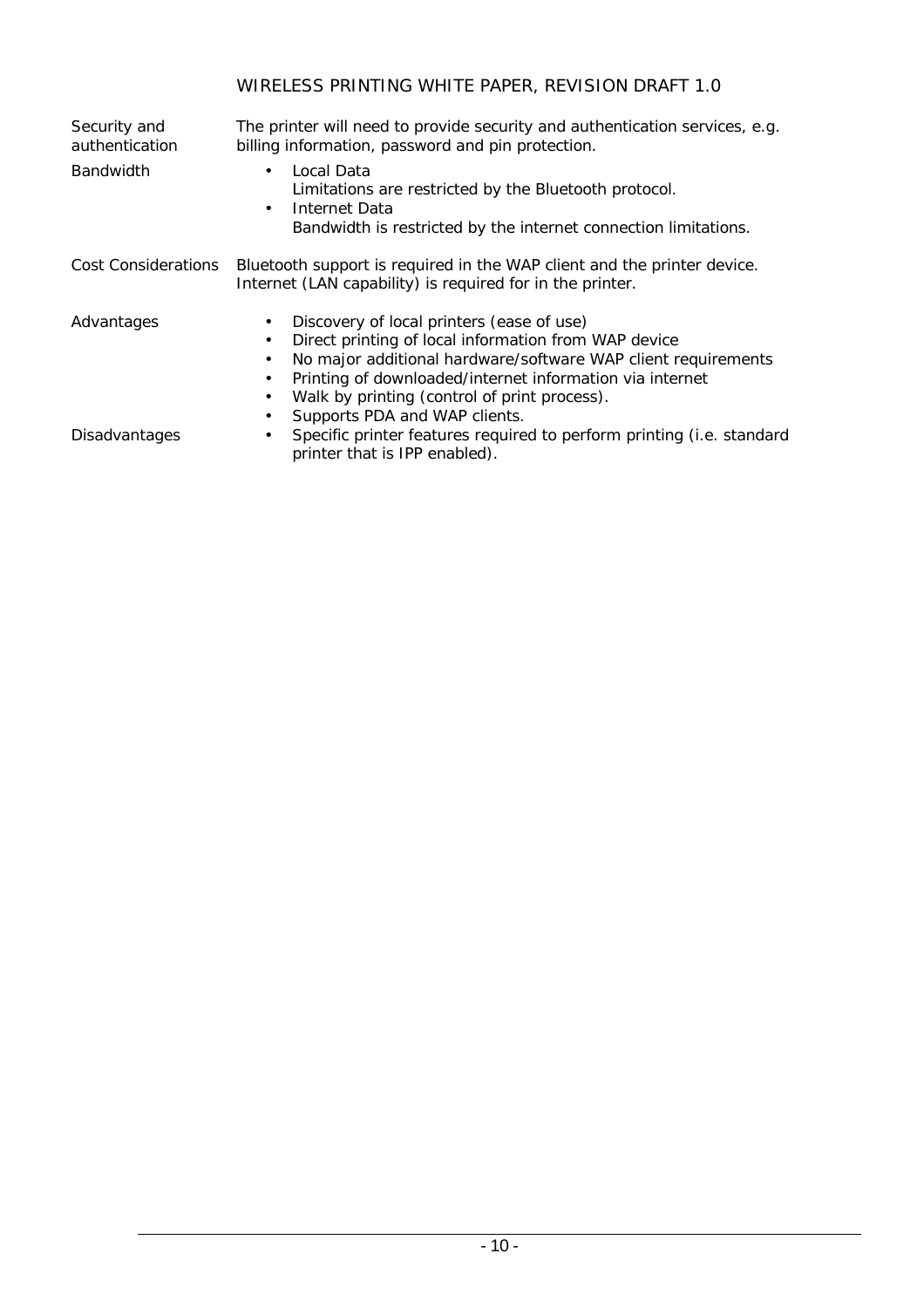**Scenario #4** *WAP device and Bluetooth enabled printer with Internet Printing (IPP) capability. Communication between the WAP Client and the Printer using Bluetooth & application protocols. Printing via Bluetooth for WAP local output and internet for remote information.* 



| <b>Description of Print</b><br>Process                           | <b>Printer Selection</b><br>$\bullet$<br>Discovery of printer devices is performed using the Bluetooth<br>protocol suite, and negotiation of printing capabilities.<br>Local printing (from WAP client)<br>$\bullet$<br>All local printing requests from the WAP client device are performed<br>by sending the print data via the WAP Server via Internet to the<br>printer.<br>WAP client printing requests<br>$\bullet$<br>Printing from the WAP enabled print sources requires that printing is<br>relayed from the source to the target device, and then directed to<br>the printer. |
|------------------------------------------------------------------|------------------------------------------------------------------------------------------------------------------------------------------------------------------------------------------------------------------------------------------------------------------------------------------------------------------------------------------------------------------------------------------------------------------------------------------------------------------------------------------------------------------------------------------------------------------------------------------|
| Capabilities and<br>features                                     | Support of WAP client printing requires a printer with Bluetooth and ability<br>to permit printing (e.g. using additional application layer components).                                                                                                                                                                                                                                                                                                                                                                                                                                 |
| Accessibility and<br>usability<br>Security and<br>authentication | The Bluetooth capability is required in both the WAP client and the printer<br>device. Internet (LAN) capability is required in the printer device.                                                                                                                                                                                                                                                                                                                                                                                                                                      |